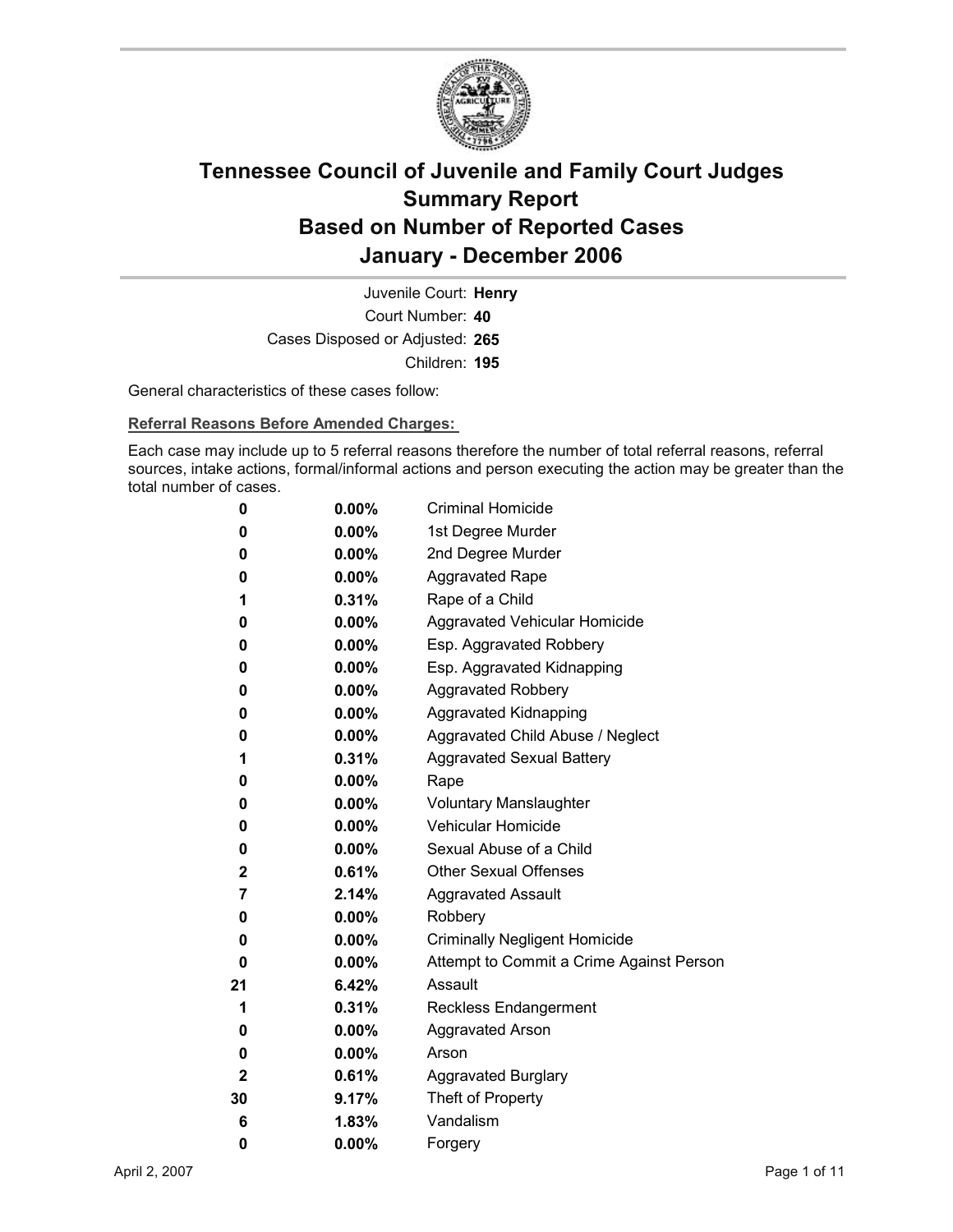

Court Number: **40** Juvenile Court: **Henry** Cases Disposed or Adjusted: **265** Children: **195**

#### **Referral Reasons Before Amended Charges:**

Each case may include up to 5 referral reasons therefore the number of total referral reasons, referral sources, intake actions, formal/informal actions and person executing the action may be greater than the total number of cases.

| 6            | 1.83%    | <b>Worthless Checks</b>                                     |
|--------------|----------|-------------------------------------------------------------|
| 0            | 0.00%    | Illegal Possession / Fraudulent Use of Credit / Debit Cards |
| 5            | 1.53%    | <b>Burglary</b>                                             |
| 0            | $0.00\%$ | Unauthorized Use of a Vehicle                               |
| 0            | 0.00%    | <b>Cruelty to Animals</b>                                   |
| 0            | $0.00\%$ | Sale of Controlled Substances                               |
| 12           | 3.67%    | <b>Other Drug Offenses</b>                                  |
| 31           | 9.48%    | Possession of Controlled Substances                         |
| 1            | 0.31%    | <b>Criminal Attempt</b>                                     |
| 0            | $0.00\%$ | Carrying Weapons on School Property                         |
| $\mathbf{2}$ | 0.61%    | Unlawful Carrying / Possession of a Weapon                  |
| 5            | 1.53%    | <b>Evading Arrest</b>                                       |
| 0            | 0.00%    | Escape                                                      |
| 1            | 0.31%    | Driving Under Influence (DUI)                               |
| 36           | 11.01%   | Possession / Consumption of Alcohol                         |
| 1            | 0.31%    | Resisting Stop, Frisk, Halt, Arrest or Search               |
| 0            | $0.00\%$ | <b>Aggravated Criminal Trespass</b>                         |
| 1            | 0.31%    | Harassment                                                  |
| 0            | 0.00%    | Failure to Appear                                           |
| $\mathbf 2$  | 0.61%    | Filing a False Police Report                                |
| 0            | $0.00\%$ | Criminal Impersonation                                      |
| 6            | 1.83%    | <b>Disorderly Conduct</b>                                   |
| 5            | 1.53%    | <b>Criminal Trespass</b>                                    |
| 1            | 0.31%    | <b>Public Intoxication</b>                                  |
| 0            | $0.00\%$ | Gambling                                                    |
| 20           | 6.12%    | <b>Traffic</b>                                              |
| $\mathbf{2}$ | 0.61%    | <b>Local Ordinances</b>                                     |
| 10           | 3.06%    | Violation of Wildlife Regulations                           |
| 1            | 0.31%    | Contempt of Court                                           |
| 44           | 13.46%   | <b>Violation of Probation</b>                               |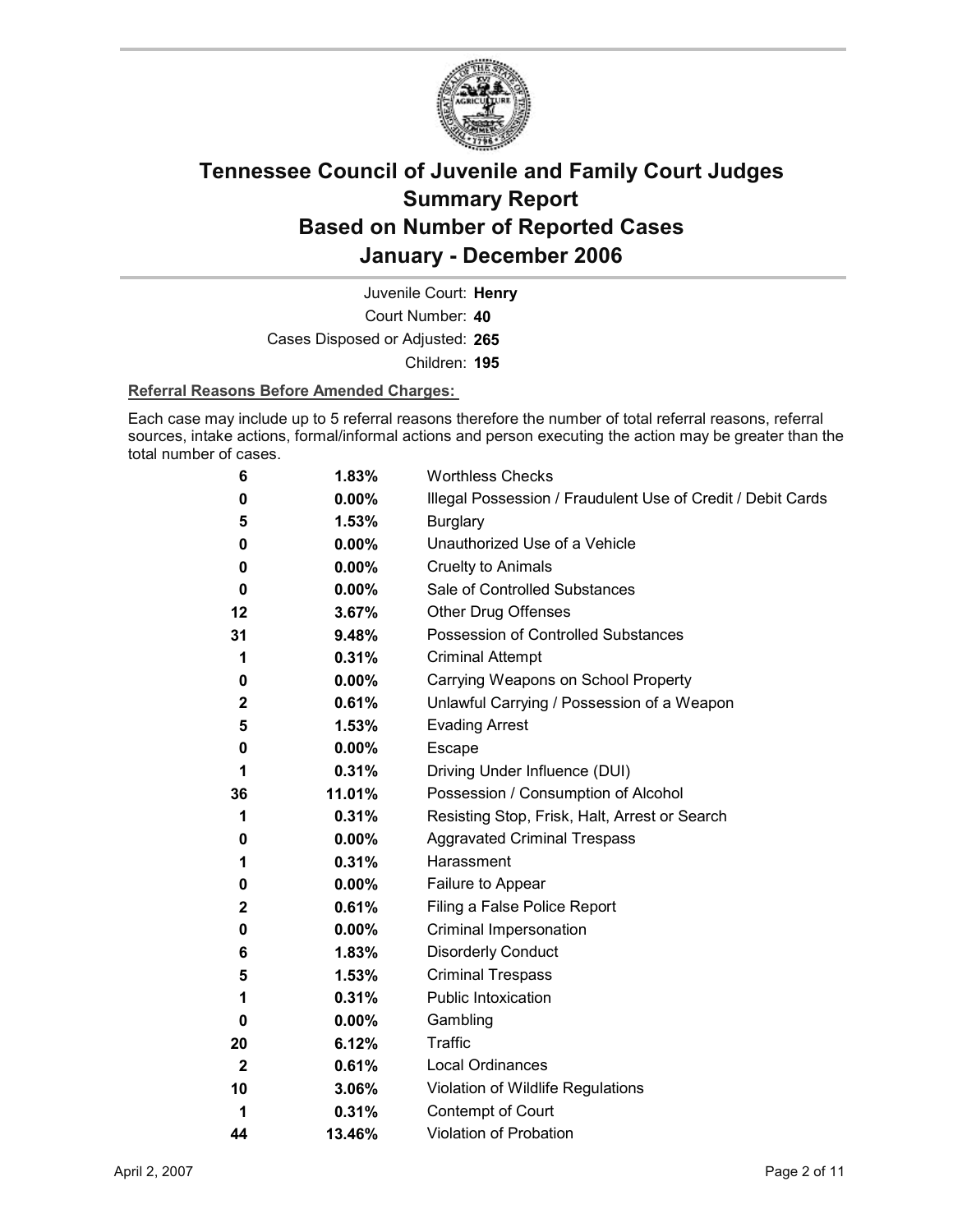

Court Number: **40** Juvenile Court: **Henry** Cases Disposed or Adjusted: **265** Children: **195**

#### **Referral Reasons Before Amended Charges:**

Each case may include up to 5 referral reasons therefore the number of total referral reasons, referral sources, intake actions, formal/informal actions and person executing the action may be greater than the total number of cases.

| 327    | 100.00%        | <b>Total Referrals</b>                 |
|--------|----------------|----------------------------------------|
| 0<br>6 | 0.00%<br>1.83% | <b>Consent to Marry</b><br>Other       |
| 0      | $0.00\%$       | <b>Request for Medical Treatment</b>   |
| 0      | $0.00\%$       | <b>Child Support</b>                   |
| 0      | 0.00%          | Paternity / Legitimation               |
| 0      | $0.00\%$       | Visitation                             |
| 4      | 1.22%          | Custody                                |
| 0      | $0.00\%$       | <b>Foster Care Review</b>              |
| 0      | 0.00%          | <b>Administrative Review</b>           |
| 0      | 0.00%          | <b>Judicial Review</b>                 |
| 0      | 0.00%          | Violation of Informal Adjustment       |
| 0      | 0.00%          | <b>Violation of Pretrial Diversion</b> |
| 0      | 0.00%          | <b>Termination of Parental Rights</b>  |
| 4      | 1.22%          | Dependency / Neglect                   |
| 0      | $0.00\%$       | <b>Physically Abused Child</b>         |
| 0      | 0.00%          | Sexually Abused Child                  |
| 9      | 2.75%          | Violation of Curfew                    |
| 0      | 0.00%          | Violation of a Valid Court Order       |
| 3      | 0.92%          | Possession of Tobacco Products         |
| 0      | 0.00%          | Out-of-State Runaway                   |
| 5      | 1.53%          | In-State Runaway                       |
| 24     | 7.34%          | Truancy                                |
| 9      | 2.75%          | <b>Unruly Behavior</b>                 |
| 0      | 0.00%          | <b>Violation of Aftercare</b>          |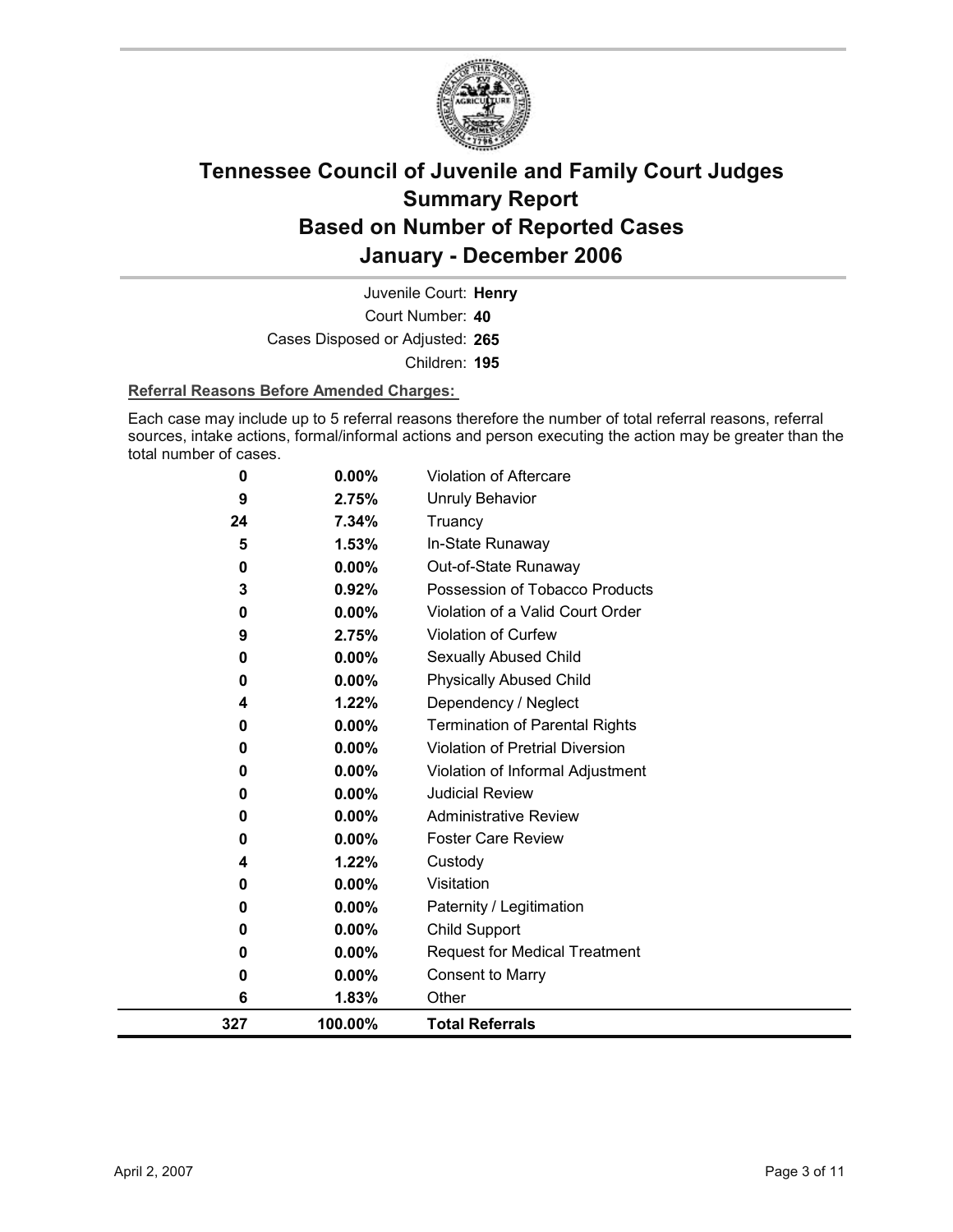

| Juvenile Court: Henry |                                 |                                   |  |  |
|-----------------------|---------------------------------|-----------------------------------|--|--|
|                       | Court Number: 40                |                                   |  |  |
|                       | Cases Disposed or Adjusted: 265 |                                   |  |  |
|                       |                                 | Children: 195                     |  |  |
|                       | Referral Sources: 1             |                                   |  |  |
| 240                   | 73.39%                          | Law Enforcement                   |  |  |
| 8                     | 2.45%                           | Parents                           |  |  |
| $\bf{0}$              | 0.00%                           | Relatives                         |  |  |
| 25                    | 7.65%                           | Self                              |  |  |
| 30                    | 9.17%                           | School                            |  |  |
| 0                     | 0.00%                           | <b>CSA</b>                        |  |  |
| 6                     | 1.83%                           | <b>DCS</b>                        |  |  |
| 0                     | $0.00\%$                        | <b>Other State Department</b>     |  |  |
| 0                     | 0.00%                           | <b>District Attorney's Office</b> |  |  |
| 7                     | 2.14%                           | <b>Court Staff</b>                |  |  |
| 0                     | 0.00%                           | Social Agency                     |  |  |
| 4                     | 1.22%                           | <b>Other Court</b>                |  |  |
| 5                     | 1.53%                           | Victim                            |  |  |
| 0                     | 0.00%                           | Child & Parent                    |  |  |
| 0                     | 0.00%                           | Hospital                          |  |  |
| 0                     | 0.00%                           | Unknown                           |  |  |
| 2                     | 0.61%                           | Other                             |  |  |
| 327                   | 100.00%                         | <b>Total Referral Sources</b>     |  |  |

### **Age of Child at Referral: 2**

| 195 | 100.00%  | <b>Total Child Count</b> |
|-----|----------|--------------------------|
| 0   | $0.00\%$ | Unknown / Not Reported   |
| 0   | $0.00\%$ | Ages 19 and Over         |
| 58  | 29.74%   | Ages 17 through 18       |
| 68  | 34.87%   | Ages 15 through 16       |
| 43  | 22.05%   | Ages 13 through 14       |
| 5   | 2.56%    | Ages 11 through 12       |
| 21  | 10.77%   | Ages 10 and Under        |
|     |          |                          |

<sup>1</sup> If different than number of Referral Reasons (327), verify accuracy of your court's data.

<sup>2</sup> One child could be counted in multiple categories, verify accuracy of your court's data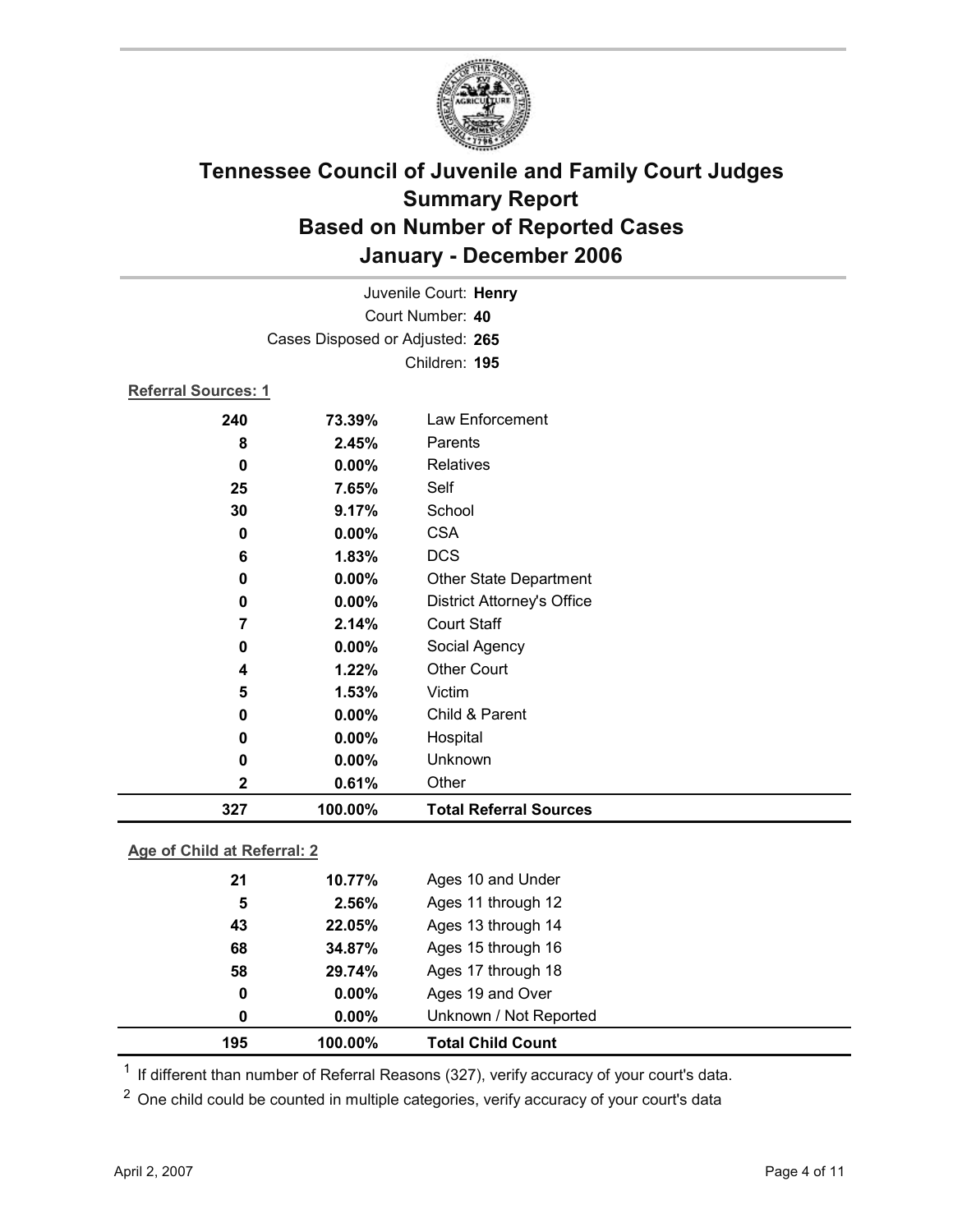

| Juvenile Court: Henry                   |                                 |                          |  |  |  |
|-----------------------------------------|---------------------------------|--------------------------|--|--|--|
| Court Number: 40                        |                                 |                          |  |  |  |
|                                         | Cases Disposed or Adjusted: 265 |                          |  |  |  |
|                                         |                                 | Children: 195            |  |  |  |
| Sex of Child: 1                         |                                 |                          |  |  |  |
| 124                                     | 63.59%                          | Male                     |  |  |  |
| 71                                      | 36.41%                          | Female                   |  |  |  |
| $\mathbf 0$                             | 0.00%                           | Unknown                  |  |  |  |
| 195                                     | 100.00%                         | <b>Total Child Count</b> |  |  |  |
| Race of Child: 1                        |                                 |                          |  |  |  |
| 156                                     | 80.00%                          | White                    |  |  |  |
| 29                                      | 14.87%                          | African American         |  |  |  |
| $\mathbf 0$                             | 0.00%                           | Native American          |  |  |  |
| $\mathbf 0$                             | 0.00%                           | Asian                    |  |  |  |
| $\mathbf 0$                             | 0.00%                           | Mixed                    |  |  |  |
| 10                                      | 5.13%                           | Unknown                  |  |  |  |
| 195                                     | 100.00%                         | <b>Total Child Count</b> |  |  |  |
| <b>Hispanic Origin: 1</b>               |                                 |                          |  |  |  |
| $\overline{\mathbf{4}}$                 | 2.05%                           | Yes                      |  |  |  |
| 174                                     | 89.23%                          | No                       |  |  |  |
| 17                                      | 8.72%                           | Unknown                  |  |  |  |
| 195                                     | 100.00%                         | <b>Total Child Count</b> |  |  |  |
| <b>School Enrollment of Children: 1</b> |                                 |                          |  |  |  |
|                                         |                                 |                          |  |  |  |
| 72                                      | 36.92%                          | Yes                      |  |  |  |
| 1                                       | 0.51%                           | <b>No</b>                |  |  |  |
| 122                                     | 62.56%                          | Unknown                  |  |  |  |
| 195                                     | 100.00%                         | <b>Total Child Count</b> |  |  |  |

 $1$  One child could be counted in multiple categories, verify accuracy of your court's data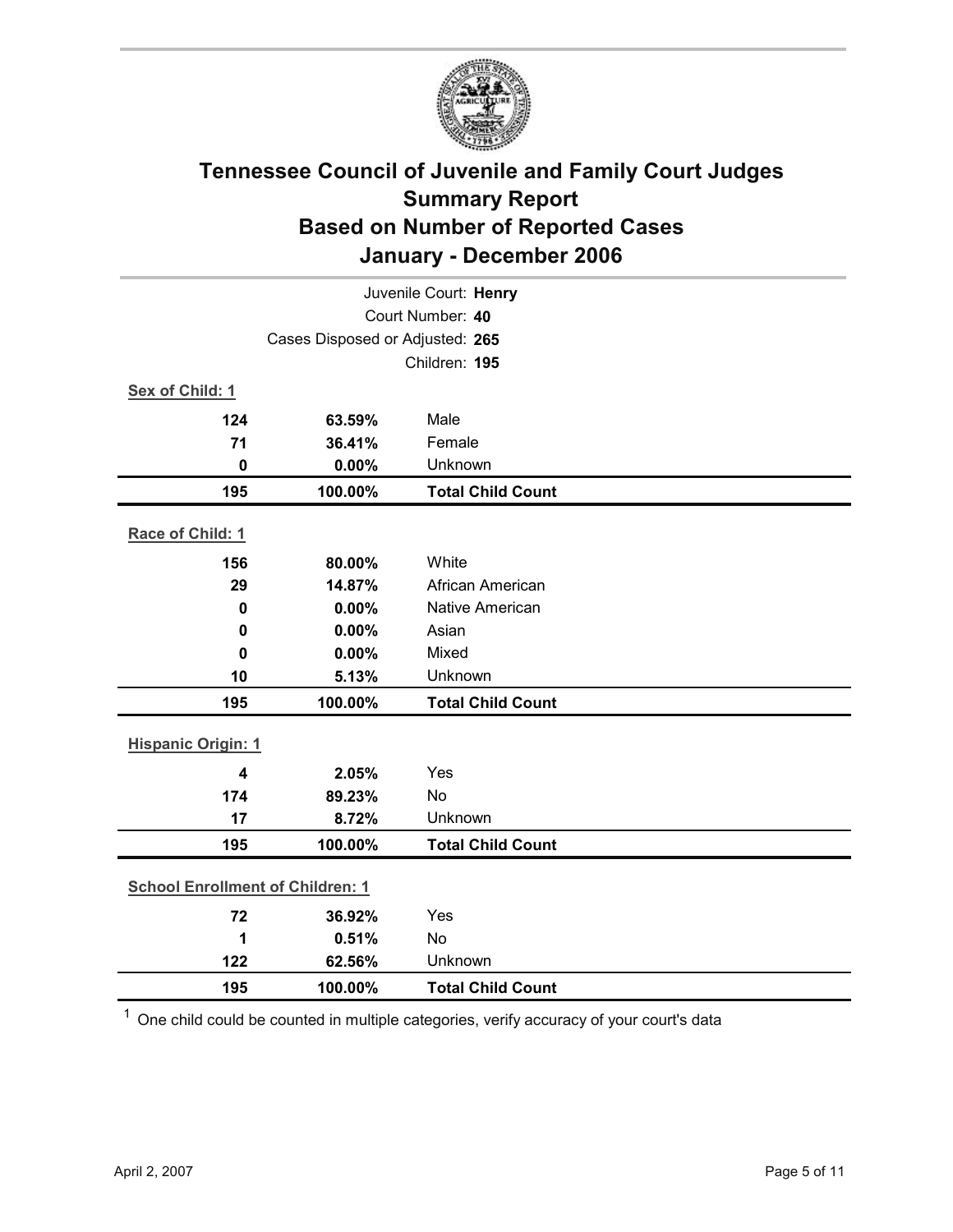

Court Number: **40** Juvenile Court: **Henry** Cases Disposed or Adjusted: **265** Children: **195**

**Living Arrangement of Child at Time of Referral: 1**

| 195          | 100.00%  | <b>Total Child Count</b>     |  |
|--------------|----------|------------------------------|--|
|              | 0.51%    | Other                        |  |
| 113          | 57.95%   | Unknown                      |  |
| $\mathbf{2}$ | 1.03%    | Independent                  |  |
| 0            | $0.00\%$ | In an Institution            |  |
| 0            | $0.00\%$ | In a Residential Center      |  |
| 0            | $0.00\%$ | In a Group Home              |  |
| 1            | 0.51%    | With Foster Family           |  |
| $\mathbf{2}$ | 1.03%    | With Adoptive Parents        |  |
| 10           | 5.13%    | <b>With Relatives</b>        |  |
| 4            | 2.05%    | <b>With Father</b>           |  |
| 47           | 24.10%   | With Mother                  |  |
| 3            | 1.54%    | With Mother and Stepfather   |  |
| $\mathbf{2}$ | 1.03%    | With Father and Stepmother   |  |
| 10           | 5.13%    | With Both Biological Parents |  |
|              |          |                              |  |

#### **Type of Detention: 2**

| 265 | 100.00%  | <b>Total Detention Count</b> |
|-----|----------|------------------------------|
| 0   | $0.00\%$ | Other                        |
| 63  | 23.77%   | Does Not Apply               |
| 45  | 16.98%   | <b>Unknown</b>               |
| 5   | 1.89%    | <b>Psychiatric Hospital</b>  |
| 0   | $0.00\%$ | Jail - No Separation         |
| 0   | $0.00\%$ | Jail - Partial Separation    |
| 0   | $0.00\%$ | Jail - Complete Separation   |
| 5   | 1.89%    | Juvenile Detention Facility  |
| 147 | 55.47%   | Non-Secure Placement         |
|     |          |                              |

 $<sup>1</sup>$  One child could be counted in multiple categories, verify accuracy of your court's data</sup>

 $2$  If different than number of Cases (265) verify accuracy of your court's data.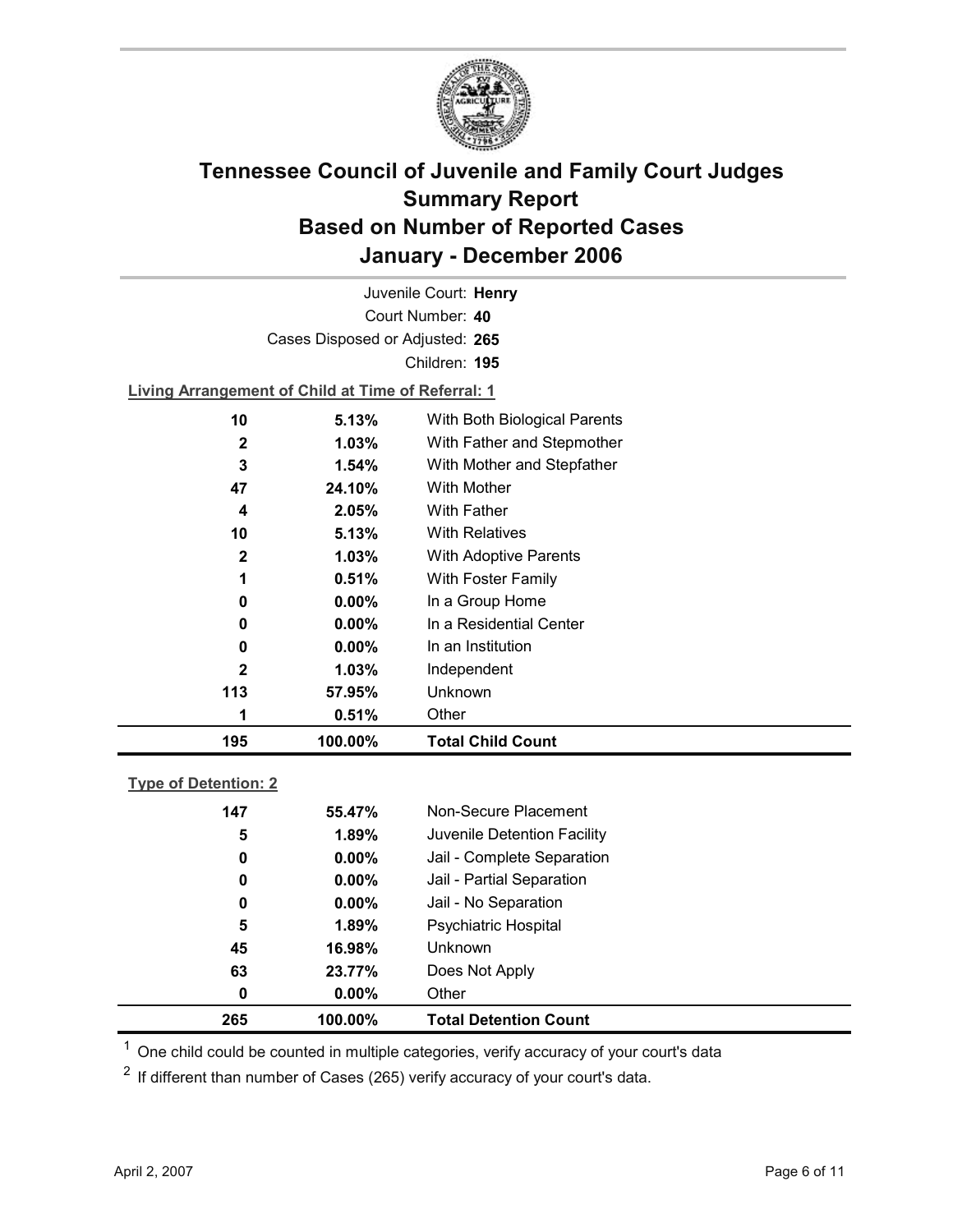

| Juvenile Court: Henry<br>Court Number: 40 |                                                    |                                      |  |  |
|-------------------------------------------|----------------------------------------------------|--------------------------------------|--|--|
|                                           |                                                    |                                      |  |  |
|                                           | Cases Disposed or Adjusted: 265                    |                                      |  |  |
|                                           |                                                    | Children: 195                        |  |  |
|                                           | <b>Placement After Secure Detention Hearing: 1</b> |                                      |  |  |
| 149                                       | 56.23%                                             | Returned to Prior Living Arrangement |  |  |
| 1                                         | 0.38%                                              | Juvenile Detention Facility          |  |  |
| 0                                         | $0.00\%$                                           | Jail                                 |  |  |
| 1                                         | 0.38%                                              | Shelter / Group Home                 |  |  |
| 0                                         | $0.00\%$                                           | <b>Foster Family Home</b>            |  |  |
| 0                                         | $0.00\%$                                           | Psychiatric Hospital                 |  |  |
| 48                                        | 18.11%                                             | Unknown / Not Reported               |  |  |
| 64                                        | 24.15%                                             | Does Not Apply                       |  |  |
| 2                                         | 0.75%                                              | Other                                |  |  |
|                                           |                                                    |                                      |  |  |
| 265                                       | 100.00%                                            | <b>Total Placement Count</b>         |  |  |
|                                           |                                                    |                                      |  |  |
| <b>Intake Actions: 2</b>                  |                                                    |                                      |  |  |
| 299                                       | 91.44%                                             | <b>Petition Filed</b>                |  |  |
| 0                                         | 0.00%                                              | <b>Motion Filed</b>                  |  |  |
| 24                                        | 7.34%                                              | <b>Citation Processed</b>            |  |  |
| 0                                         | $0.00\%$                                           | Notification of Paternity Processed  |  |  |
| 0                                         | 0.00%                                              | Scheduling of Judicial Review        |  |  |
| 0                                         | 0.00%                                              | Scheduling of Administrative Review  |  |  |
| 0                                         | $0.00\%$                                           | Scheduling of Foster Care Review     |  |  |
| 0                                         | $0.00\%$                                           | Unknown                              |  |  |
| 1                                         | 0.31%                                              | Does Not Apply                       |  |  |
| 3                                         | 0.92%                                              | Other                                |  |  |

 $1$  If different than number of Cases (265) verify accuracy of your court's data.

 $2$  If different than number of Referral Reasons (327), verify accuracy of your court's data.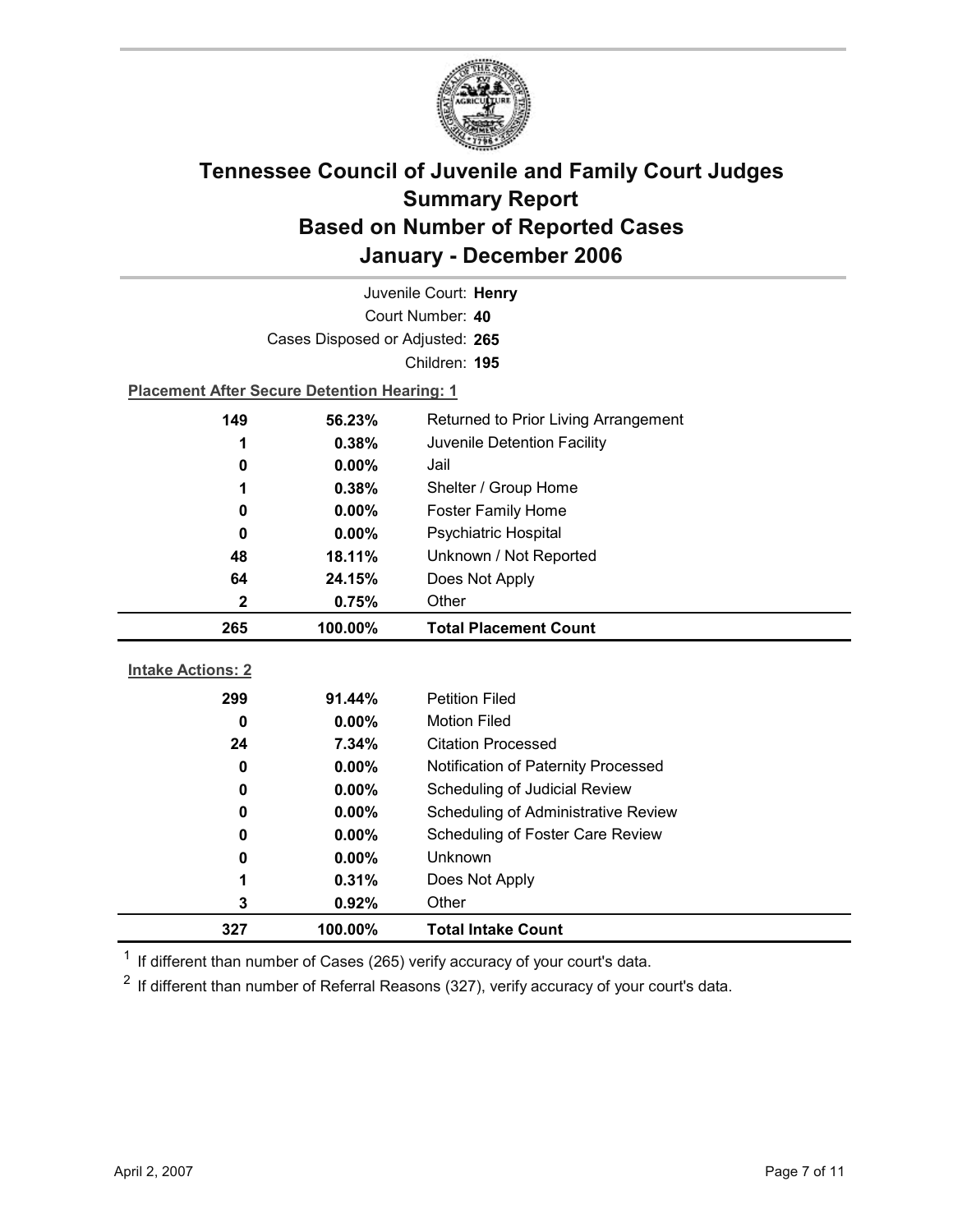

Court Number: **40** Juvenile Court: **Henry** Cases Disposed or Adjusted: **265** Children: **195**

### **Last Grade Completed by Child: 1**

| $\mathbf 0$                             | 0.00%   | Too Young for School         |  |
|-----------------------------------------|---------|------------------------------|--|
| 0                                       | 0.00%   | Preschool                    |  |
| 1                                       | 0.51%   | Kindergarten                 |  |
| 0                                       | 0.00%   | 1st Grade                    |  |
| 0                                       | 0.00%   | 2nd Grade                    |  |
| 0                                       | 0.00%   | 3rd Grade                    |  |
| 0                                       | 0.00%   | 4th Grade                    |  |
| $\mathbf 2$                             | 1.03%   | 5th Grade                    |  |
| $\mathbf 2$                             | 1.03%   | 6th Grade                    |  |
| 7                                       | 3.59%   | 7th Grade                    |  |
| 10                                      | 5.13%   | 8th Grade                    |  |
| $\mathbf{3}$                            | 1.54%   | 9th Grade                    |  |
| 3                                       | 1.54%   | 10th Grade                   |  |
| 5                                       | 2.56%   | 11th Grade                   |  |
| 0                                       | 0.00%   | 12th Grade                   |  |
| $\bf{0}$                                | 0.00%   | Non-Graded Special Ed        |  |
| 0                                       | 0.00%   | <b>GED</b>                   |  |
| 0                                       | 0.00%   | Graduated                    |  |
| 0                                       | 0.00%   | <b>Never Attended School</b> |  |
| 162                                     | 83.08%  | Unknown                      |  |
| $\mathbf 0$                             | 0.00%   | Other                        |  |
| 195                                     | 100.00% | <b>Total Child Count</b>     |  |
| <b>Enrolled in Special Education: 1</b> |         |                              |  |
| 4                                       | 2.05%   | Yes                          |  |
| 52                                      | 26.67%  | No                           |  |

 $1$  One child could be counted in multiple categories, verify accuracy of your court's data

**195 100.00% Total Child Count**

**139 71.28%** Unknown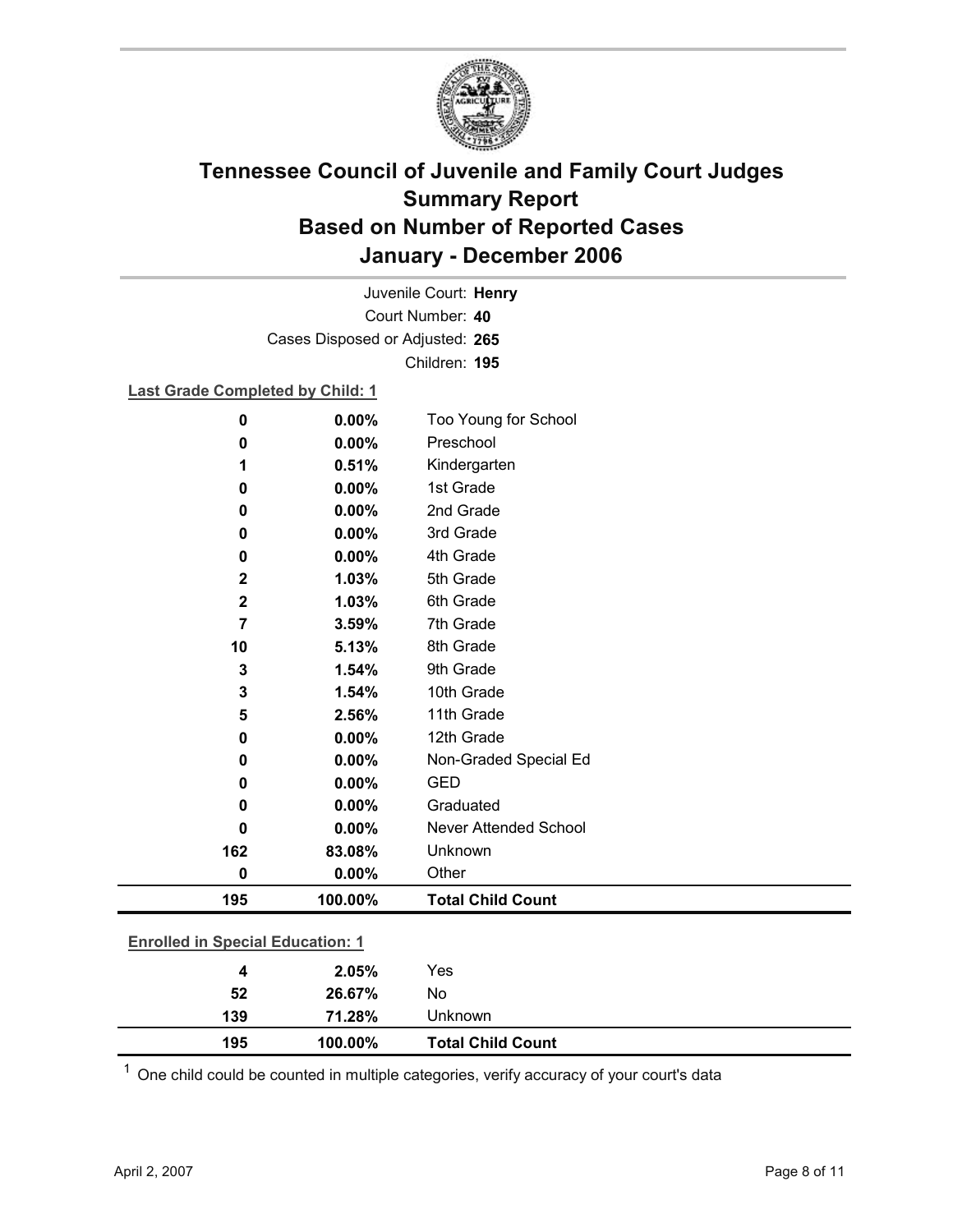

|                              | Juvenile Court: Henry           |                           |
|------------------------------|---------------------------------|---------------------------|
|                              |                                 | Court Number: 40          |
|                              | Cases Disposed or Adjusted: 265 |                           |
|                              |                                 | Children: 195             |
| <b>Action Executed By: 1</b> |                                 |                           |
| 326<br>99.69%                |                                 | Judge                     |
| 0                            | $0.00\%$                        | Referee                   |
| 1                            | 0.31%                           | <b>YSO</b>                |
| 0                            | $0.00\%$                        | Other                     |
| 0                            | $0.00\%$                        | Unknown / Not Reported    |
| 327                          | 100.00%                         | <b>Total Action Count</b> |

### **Formal / Informal Actions: 1**

| 54  | 16.51%   | Dismissed                                      |
|-----|----------|------------------------------------------------|
| 11  | $3.36\%$ | Retired / Nolle Prosequi                       |
| 197 | 60.24%   | <b>Complaint Substantiated Delinquent</b>      |
| 0   | $0.00\%$ | <b>Complaint Substantiated Status Offender</b> |
|     | 0.31%    | Complaint Substantiated Dependent / Neglected  |
| 0   | $0.00\%$ | <b>Complaint Substantiated Abused</b>          |
| 0   | $0.00\%$ | <b>Complaint Substantiated Mentally III</b>    |
| 22  | 6.73%    | Informal Adjustment                            |
| 16  | 4.89%    | <b>Pretrial Diversion</b>                      |
| 0   | $0.00\%$ | Transfer to Adult Court Hearing                |
| 4   | 1.22%    | Charges Cleared by Transfer to Adult Court     |
| 0   | $0.00\%$ | <b>Special Proceeding</b>                      |
| 0   | $0.00\%$ | <b>Review Concluded</b>                        |
|     | 2.14%    | Case Held Open                                 |
| 15  | 4.59%    | Other                                          |
| 0   | $0.00\%$ | Unknown / Not Reported                         |
| 327 | 100.00%  | <b>Total Action Count</b>                      |

 $1$  If different than number of Referral Reasons (327), verify accuracy of your court's data.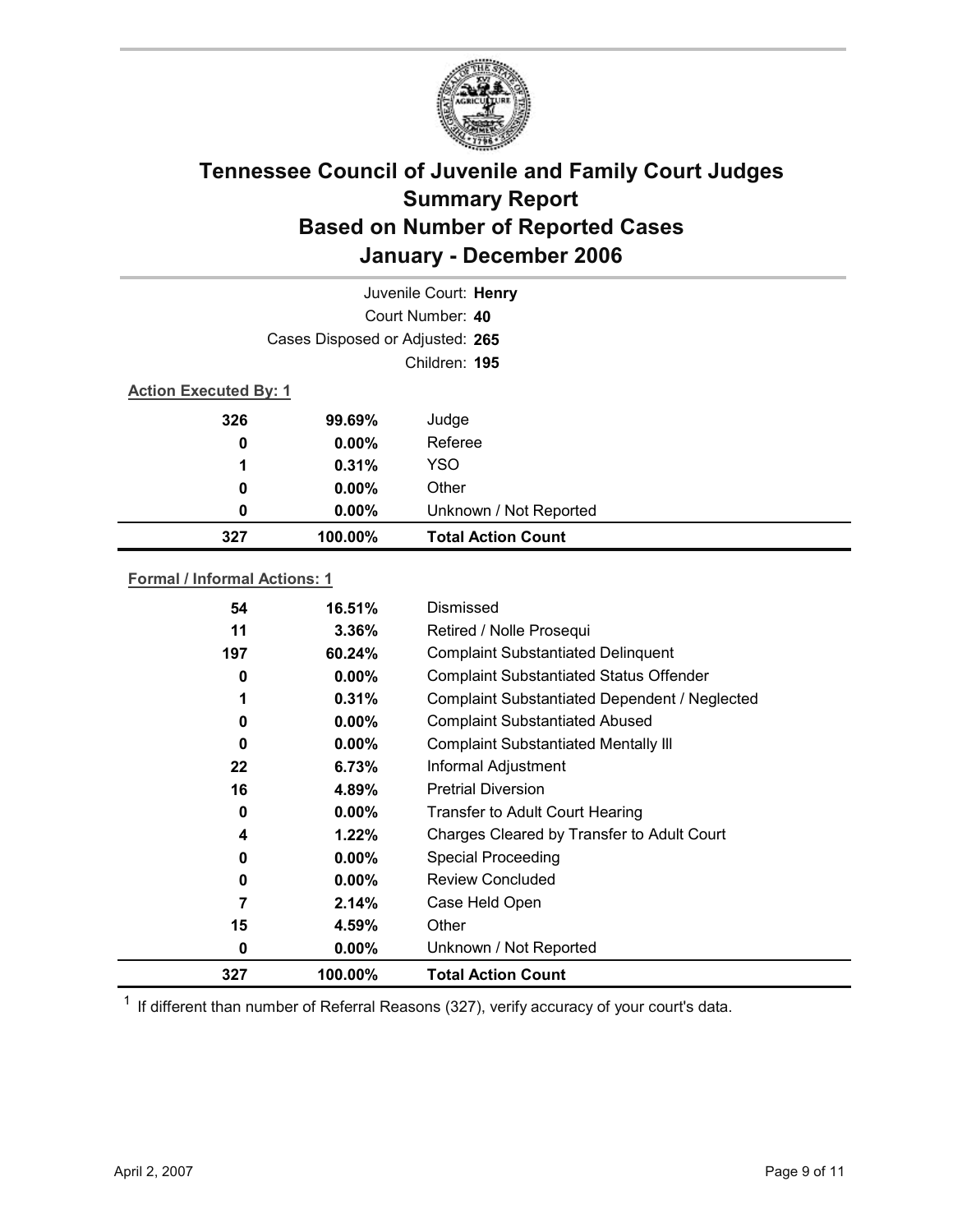

|                                 |          | Juvenile Court: Henry                                 |
|---------------------------------|----------|-------------------------------------------------------|
|                                 |          | Court Number: 40                                      |
| Cases Disposed or Adjusted: 265 |          |                                                       |
|                                 |          | Children: 195                                         |
| <b>Case Outcomes:</b>           |          | There can be multiple outcomes for one child or case. |
| 51                              | 5.21%    | Case Dismissed                                        |
| 6                               | 0.61%    | Case Retired or Nolle Prosequi                        |
| 12                              | 1.23%    | Warned / Counseled                                    |
| 5                               | 0.51%    | Held Open For Review                                  |
| 101                             | 10.32%   | Supervision / Probation to Juvenile Court             |
| $\mathbf{2}$                    | 0.20%    | <b>Probation to Parents</b>                           |
| 12                              | 1.23%    | Referral to Another Entity for Supervision / Service  |
| 39                              | 3.98%    | Referred for Mental Health Counseling                 |
| 39                              | 3.98%    | Referred for Alcohol and Drug Counseling              |
| 12                              | 1.23%    | Referred to Alternative School                        |
| 0                               | $0.00\%$ | Referred to Private Child Agency                      |
| 4                               | 0.41%    | Referred to Defensive Driving School                  |
| 3                               | 0.31%    | Referred to Alcohol Safety School                     |
| 21                              | 2.15%    | Referred to Juvenile Court Education-Based Program    |
| 47                              | 4.80%    | Driver's License Held Informally                      |
| 0                               | $0.00\%$ | <b>Voluntary Placement with DMHMR</b>                 |
| 3                               | 0.31%    | Private Mental Health Placement                       |
| 0                               | $0.00\%$ | <b>Private MR Placement</b>                           |
| 0                               | $0.00\%$ | Placement with City/County Agency/Facility            |
| 0                               | 0.00%    | Placement with Relative / Other Individual            |
| 5                               | 0.51%    | Fine                                                  |
| 123                             | 12.56%   | <b>Public Service</b>                                 |
| 31                              | 3.17%    | Restitution                                           |
| 0                               | $0.00\%$ | <b>Runaway Returned</b>                               |
| 17                              | 1.74%    | No Contact Order                                      |
| 1                               | 0.10%    | Injunction Other than No Contact Order                |
| 11                              | 1.12%    | <b>House Arrest</b>                                   |
| 103                             | 10.52%   | <b>Court Defined Curfew</b>                           |
| 0                               | $0.00\%$ | Dismissed from Informal Adjustment                    |
| 0                               | 0.00%    | <b>Dismissed from Pretrial Diversion</b>              |
| 0                               | $0.00\%$ | Released from Probation                               |
| $\mathbf{2}$                    | 0.20%    | <b>Transferred to Adult Court</b>                     |
| 0                               | $0.00\%$ | <b>DMHMR Involuntary Commitment</b>                   |